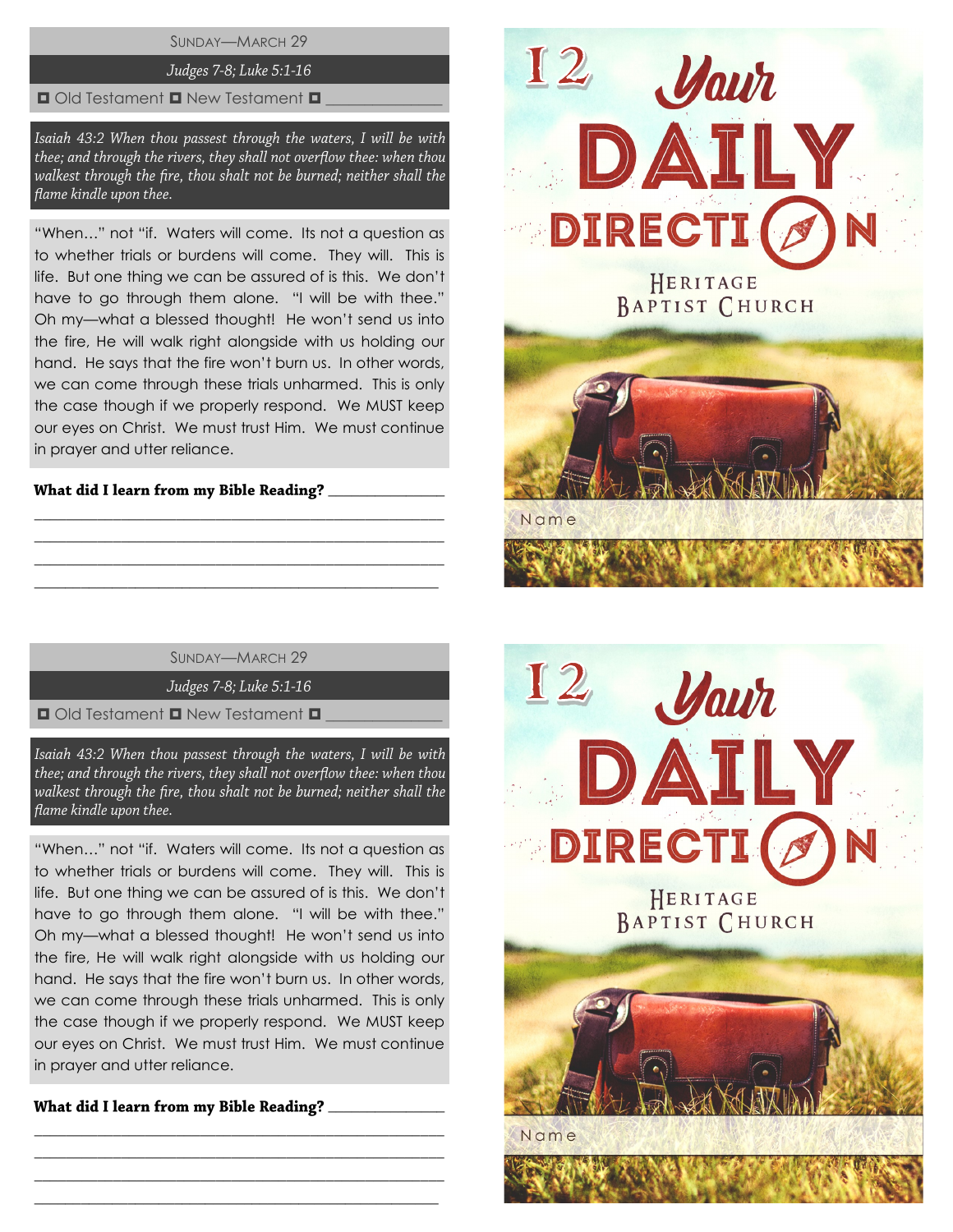MONDAY—MARCH 23

### Joshua 13-15; Luke 1:57-80

### $\Box$  Old Testament  $\Box$  New Testament  $\Box$

#### James 1:2

My brethren, count it all joy when ye fall into divers temptations;

In my early twenties, I did a lot of things that make me cringe when I think about them. One thing I did as a junior age Sunday School teacher to "encourage" my class to behave was to provide an incentive—I would give a rotten banana to the worst behaved child. One particular child was very "deserving" of this "award" and I gave it to him. The next Sunday, his mother came to me with a gift of her own. Instead of scolding me for my destructive teaching methods, she very wisely taught me a lesson that I have never forgotten. She handed me a loaf of banana bread and said, "When life gives you rotten bananas, make banana bread.

### What did I learn from my Bible Reading?\_\_\_

SATURDAY—MARCH 28

Judges 4-6; Luke 4:31-44

 $\Box$  Old Testament  $\Box$  New Testament  $\Box$ 

# Isaiah 43:1

But now thus saith the LORD that created thee, O Jacob, and he that formed thee, O Israel, Fear not: for I have redeemed thee, I have called thee by thy name; thou art mine.

In this time of uncertainty, know this—as a child of God, you are loved and will be cared for. God created you and formed you. Think of that! You were made by your Creator and formed for a purpose. You are immortal as long as you are genuinely striving to fulfill the purpose for which God made you. He says, "Fear not…" He demonstrated His great love for you by enduring the cruel cross in an effort to purchase your redemption and forgiveness. You are safe! God has called you individually by your name and tells you that you are His. You couldn't be in better hands. Rejoice and know that you are secure in the protective hands of your Creator today!

### What did I learn from my Bible Reading?

MONDAY—MARCH 23

\_\_\_\_\_\_\_\_\_\_\_\_\_\_\_\_\_\_\_\_\_\_\_\_\_\_\_\_\_\_\_\_\_\_\_\_\_\_\_\_\_\_\_\_\_\_\_\_\_\_\_\_ \_\_\_\_\_\_\_\_\_\_\_\_\_\_\_\_\_\_\_\_\_\_\_\_\_\_\_\_\_\_\_\_\_\_\_\_\_\_\_\_\_\_\_\_\_\_\_\_\_\_\_\_ \_\_\_\_\_\_\_\_\_\_\_\_\_\_\_\_\_\_\_\_\_\_\_\_\_\_\_\_\_\_\_\_\_\_\_\_\_\_\_\_\_\_\_\_\_\_\_\_\_\_\_\_ \_\_\_\_\_\_\_\_\_\_\_\_\_\_\_\_\_\_\_\_\_\_\_\_\_\_\_\_\_\_\_\_\_\_\_\_\_\_\_\_\_\_\_\_\_\_\_\_\_\_\_\_

Joshua 13-15; Luke 1:57-80

 $\Box$  Old Testament  $\Box$  New Testament  $\Box$ 

James 1:2

My brethren, count it all joy when ye fall into divers temptations;

In my early twenties, I did a lot of things that make me cringe when I think about them. One thing I did as a junior age Sunday School teacher to "encourage" my class to behave was to provide an incentive—I would give a rotten banana to the worst behaved child. One particular child was very "deserving" of this "award" and I gave it to him. The next Sunday, his mother came to me with a gift of her own. Instead of scolding me for my destructive teaching methods, she very wisely taught me a lesson that I have never forgotten. She handed me a loaf of banana bread and said, "When life gives you rotten bananas, make banana bread.

\_\_\_\_\_\_\_\_\_\_\_\_\_\_\_\_\_\_\_\_\_\_\_\_\_\_\_\_\_\_\_\_\_\_\_\_\_\_\_\_\_\_\_\_\_\_\_\_\_\_\_\_ \_\_\_\_\_\_\_\_\_\_\_\_\_\_\_\_\_\_\_\_\_\_\_\_\_\_\_\_\_\_\_\_\_\_\_\_\_\_\_\_\_\_\_\_\_\_\_\_\_\_\_\_ \_\_\_\_\_\_\_\_\_\_\_\_\_\_\_\_\_\_\_\_\_\_\_\_\_\_\_\_\_\_\_\_\_\_\_\_\_\_\_\_\_\_\_\_\_\_\_\_\_\_\_\_ \_\_\_\_\_\_\_\_\_\_\_\_\_\_\_\_\_\_\_\_\_\_\_\_\_\_\_\_\_\_\_\_\_\_\_\_\_\_\_\_\_\_\_\_\_\_\_\_\_\_\_\_

\_\_\_\_\_\_\_\_\_\_\_\_\_\_\_\_

SATURDAY—MARCH 28

\_\_\_\_\_\_\_\_\_\_\_\_\_\_\_\_\_\_\_\_\_\_\_\_\_\_\_\_\_\_\_\_\_\_\_\_\_\_\_\_\_\_\_\_\_\_\_\_\_\_\_\_ \_\_\_\_\_\_\_\_\_\_\_\_\_\_\_\_\_\_\_\_\_\_\_\_\_\_\_\_\_\_\_\_\_\_\_\_\_\_\_\_\_\_\_\_\_\_\_\_\_\_\_\_ \_\_\_\_\_\_\_\_\_\_\_\_\_\_\_\_\_\_\_\_\_\_\_\_\_\_\_\_\_\_\_\_\_\_\_\_\_\_\_\_\_\_\_\_\_\_\_\_\_\_\_\_ \_\_\_\_\_\_\_\_\_\_\_\_\_\_\_\_\_\_\_\_\_\_\_\_\_\_\_\_\_\_\_\_\_\_\_\_\_\_\_\_\_\_\_\_\_\_\_\_\_\_\_\_

Judges 4-6; Luke 4:31-44

 $\Box$  Old Testament  $\Box$  New Testament  $\Box$ 

## Isaiah 43:1

But now thus saith the LORD that created thee, O Jacob, and he that formed thee, O Israel, Fear not: for I have redeemed thee, I have called thee by thy name; thou art mine.

In this time of uncertainty, know this—as a child of God, you are loved and will be cared for. God created you and formed you. Think of that! You were made by your Creator and formed for a purpose. You are immortal as long as you are genuinely striving to fulfill the purpose for which God made you. He says, "Fear not…" He demonstrated His great love for you by enduring the cruel cross in an effort to purchase your redemption and forgiveness. You are safe! God has called you individually by your name and tells you that you are His. You couldn't be in better hands. Rejoice and know that you are secure in the protective hands of your Creator today!

\_\_\_\_\_\_\_\_\_\_\_\_\_\_\_\_\_\_\_\_\_\_\_\_\_\_\_\_\_\_\_\_\_\_\_\_\_\_\_\_\_\_\_\_\_\_\_\_\_\_\_\_ \_\_\_\_\_\_\_\_\_\_\_\_\_\_\_\_\_\_\_\_\_\_\_\_\_\_\_\_\_\_\_\_\_\_\_\_\_\_\_\_\_\_\_\_\_\_\_\_\_\_\_\_ \_\_\_\_\_\_\_\_\_\_\_\_\_\_\_\_\_\_\_\_\_\_\_\_\_\_\_\_\_\_\_\_\_\_\_\_\_\_\_\_\_\_\_\_\_\_\_\_\_\_\_\_ \_\_\_\_\_\_\_\_\_\_\_\_\_\_\_\_\_\_\_\_\_\_\_\_\_\_\_\_\_\_\_\_\_\_\_\_\_\_\_\_\_\_\_\_\_\_\_\_\_\_\_\_

What did I learn from my Bible Reading? \_\_\_\_\_\_\_\_\_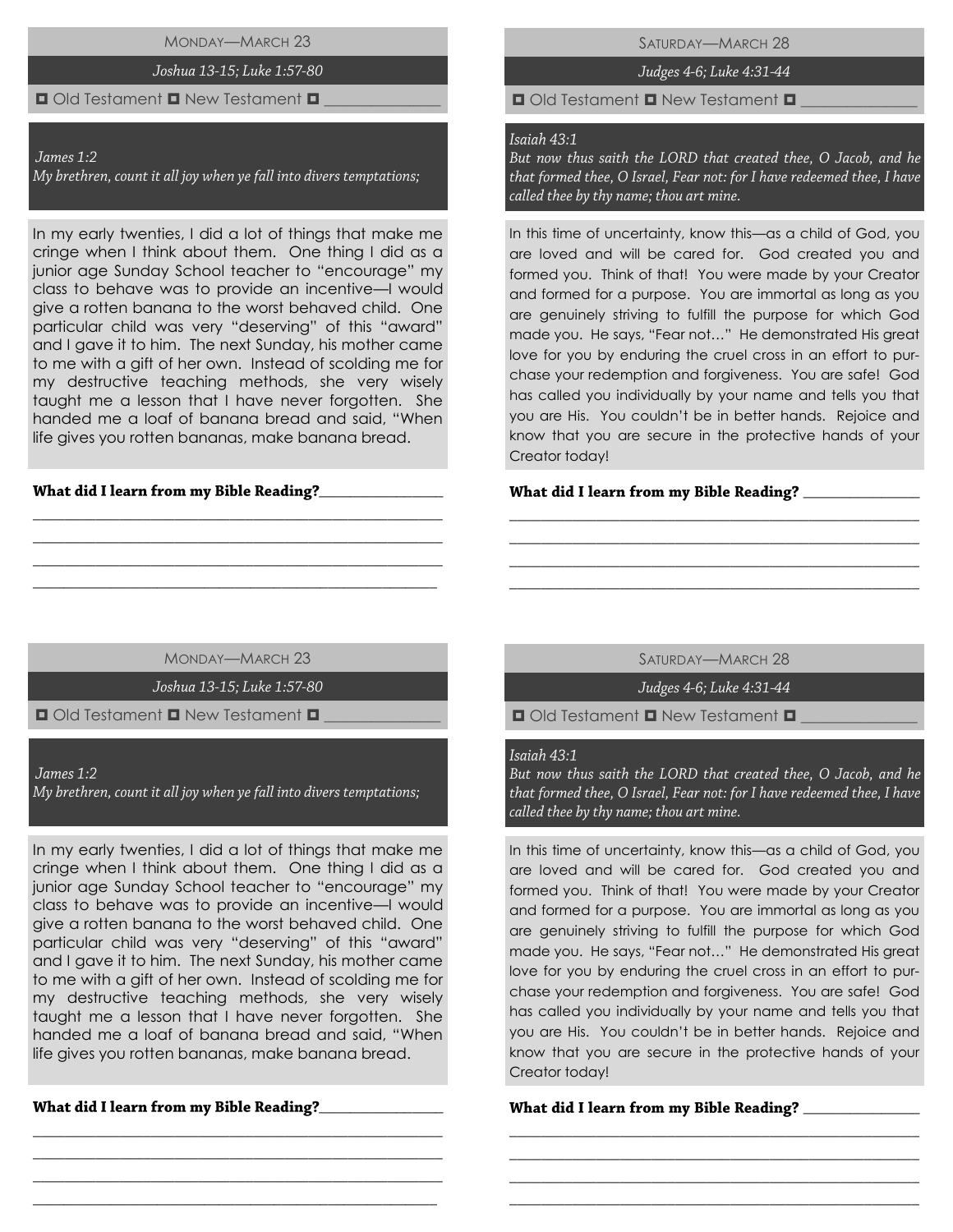FRIDAY—MARCH 27

### Judges 1-3; Luke 4:1-30

## $\Box$  Old Testament  $\Box$  New Testament  $\Box$

#### Ecclesiastes 1:14

I have seen all the works that are done under the sun; and, behold, all is vanity and vexation of spirit.

"**Activity is not strength.** Work is not zeal. Moving about is not devotion. Activity often is the unrecognized symptom of spiritual weakness...The colt is more active than it's mother, but SHE is the wheel-horse of the team, pulling the load without noise or bluster or show. The child is more active than the father, who may be bearing the rule and burdens of an empire on his shoulders…" This is a portion I read in EM Bounds book "The Essentials of Prayer." The whole world has come to a halt, but that is not a bad thing. In life, the Lord wants to teach us that "busy-ness" does not equal "productivity." May God use this time in our lives to help us re-evaluate our priorities.

### What did I learn from my Bible Reading? \_\_\_\_\_

TUESDAY—MARCH 24

Joshua 16-18; Luke 2:1-24

 $\Box$  Old Testament  $\Box$  New Testament  $\Box$ 

### Romans 8:28

And we know that all things work together for good to them that love God, to them who are the called according to his purpose.

You may love chocolate chip cookies or freshly made hot biscuits, but what they are is a series of individual ingredients that would be undesirable in and of themselves. Who would eat straight salt, butter, baking powder, raw eggs, etc???—not many! Individually, those ingredients are nasty. BUT—put them all together in their proper order and place and then bake them, and you get a result of something that so many enjoy. That is life! Individually trials and burdens are undesirable, but if we receive them as God would have us, He can create something wonderful!

### What did I learn from my Bible Reading?\_\_\_

FRIDAY—MARCH 27

\_\_\_\_\_\_\_\_\_\_\_\_\_\_\_\_\_\_\_\_\_\_\_\_\_\_\_\_\_\_\_\_\_\_\_\_\_\_\_\_\_\_\_\_\_\_\_\_\_\_\_\_ \_\_\_\_\_\_\_\_\_\_\_\_\_\_\_\_\_\_\_\_\_\_\_\_\_\_\_\_\_\_\_\_\_\_\_\_\_\_\_\_\_\_\_\_\_\_\_\_\_\_\_\_ \_\_\_\_\_\_\_\_\_\_\_\_\_\_\_\_\_\_\_\_\_\_\_\_\_\_\_\_\_\_\_\_\_\_\_\_\_\_\_\_\_\_\_\_\_\_\_\_\_\_\_\_ \_\_\_\_\_\_\_\_\_\_\_\_\_\_\_\_\_\_\_\_\_\_\_\_\_\_\_\_\_\_\_\_\_\_\_\_\_\_\_\_\_\_\_\_\_\_\_\_\_\_\_\_

Judges 1-3; Luke 4:1-30

 $\Box$  Old Testament  $\Box$  New Testament  $\Box$ 

#### Ecclesiastes 1:14

I have seen all the works that are done under the sun; and, behold, all is vanity and vexation of spirit.

"**Activity is not strength.** Work is not zeal. Moving about is not devotion. Activity often is the unrecognized symptom of spiritual weakness...The colt is more active than it's mother, but SHE is the wheel-horse of the team, pulling the load without noise or bluster or show. The child is more active than the father, who may be bearing the rule and burdens of an empire on his shoulders…" This is a portion I read in EM Bounds book "The Essentials of Prayer." The whole world has come to a halt, but that is not a bad thing. In life, the Lord wants to teach us that "busy-ness" does not equal "productivity." May God use this time in our lives to help us re-evaluate our priorities.

\_\_\_\_\_\_\_\_\_\_\_\_\_\_\_\_\_\_\_\_\_\_\_\_\_\_\_\_\_\_\_\_\_\_\_\_\_\_\_\_\_\_\_\_\_\_\_\_\_\_\_\_ \_\_\_\_\_\_\_\_\_\_\_\_\_\_\_\_\_\_\_\_\_\_\_\_\_\_\_\_\_\_\_\_\_\_\_\_\_\_\_\_\_\_\_\_\_\_\_\_\_\_\_\_ \_\_\_\_\_\_\_\_\_\_\_\_\_\_\_\_\_\_\_\_\_\_\_\_\_\_\_\_\_\_\_\_\_\_\_\_\_\_\_\_\_\_\_\_\_\_\_\_\_\_\_\_ \_\_\_\_\_\_\_\_\_\_\_\_\_\_\_\_\_\_\_\_\_\_\_\_\_\_\_\_\_\_\_\_\_\_\_\_\_\_\_\_\_\_\_\_\_\_\_\_\_\_\_\_

\_\_\_\_\_\_\_\_\_\_\_\_\_\_\_

TUESDAY—MARCH 24

\_\_\_\_\_\_\_\_\_\_\_\_\_\_\_\_\_\_\_\_\_\_\_\_\_\_\_\_\_\_\_\_\_\_\_\_\_\_\_\_\_\_\_\_\_\_\_\_\_\_\_\_ \_\_\_\_\_\_\_\_\_\_\_\_\_\_\_\_\_\_\_\_\_\_\_\_\_\_\_\_\_\_\_\_\_\_\_\_\_\_\_\_\_\_\_\_\_\_\_\_\_\_\_\_ \_\_\_\_\_\_\_\_\_\_\_\_\_\_\_\_\_\_\_\_\_\_\_\_\_\_\_\_\_\_\_\_\_\_\_\_\_\_\_\_\_\_\_\_\_\_\_\_\_\_\_\_ \_\_\_\_\_\_\_\_\_\_\_\_\_\_\_\_\_\_\_\_\_\_\_\_\_\_\_\_\_\_\_\_\_\_\_\_\_\_\_\_\_\_\_\_\_\_\_\_\_\_\_\_

Joshua 16-18; Luke 2:1-24

 $\Box$  Old Testament  $\Box$  New Testament  $\Box$ 

#### Romans 8:28

And we know that all things work together for good to them that love God, to them who are the called according to his purpose.

You may love chocolate chip cookies or freshly made hot biscuits, but what they are is a series of individual ingredients that would be undesirable in and of themselves. Who would eat straight salt, butter, baking powder, raw eggs, etc???—not many! Individually, those ingredients are nasty. BUT—put them all together in their proper order and place and then bake them, and you get a result of something that so many enjoy. That is life! Individually trials and burdens are undesirable, but if we receive them as God would have us, He can create something wonderful!

\_\_\_\_\_\_\_\_\_\_\_\_\_\_\_\_\_\_\_\_\_\_\_\_\_\_\_\_\_\_\_\_\_\_\_\_\_\_\_\_\_\_\_\_\_\_\_\_\_\_\_\_ \_\_\_\_\_\_\_\_\_\_\_\_\_\_\_\_\_\_\_\_\_\_\_\_\_\_\_\_\_\_\_\_\_\_\_\_\_\_\_\_\_\_\_\_\_\_\_\_\_\_\_\_ \_\_\_\_\_\_\_\_\_\_\_\_\_\_\_\_\_\_\_\_\_\_\_\_\_\_\_\_\_\_\_\_\_\_\_\_\_\_\_\_\_\_\_\_\_\_\_\_\_\_\_\_ \_\_\_\_\_\_\_\_\_\_\_\_\_\_\_\_\_\_\_\_\_\_\_\_\_\_\_\_\_\_\_\_\_\_\_\_\_\_\_\_\_\_\_\_\_\_\_\_\_\_\_\_

## What did I learn from my Bible Reading?\_\_\_\_\_\_\_\_\_\_